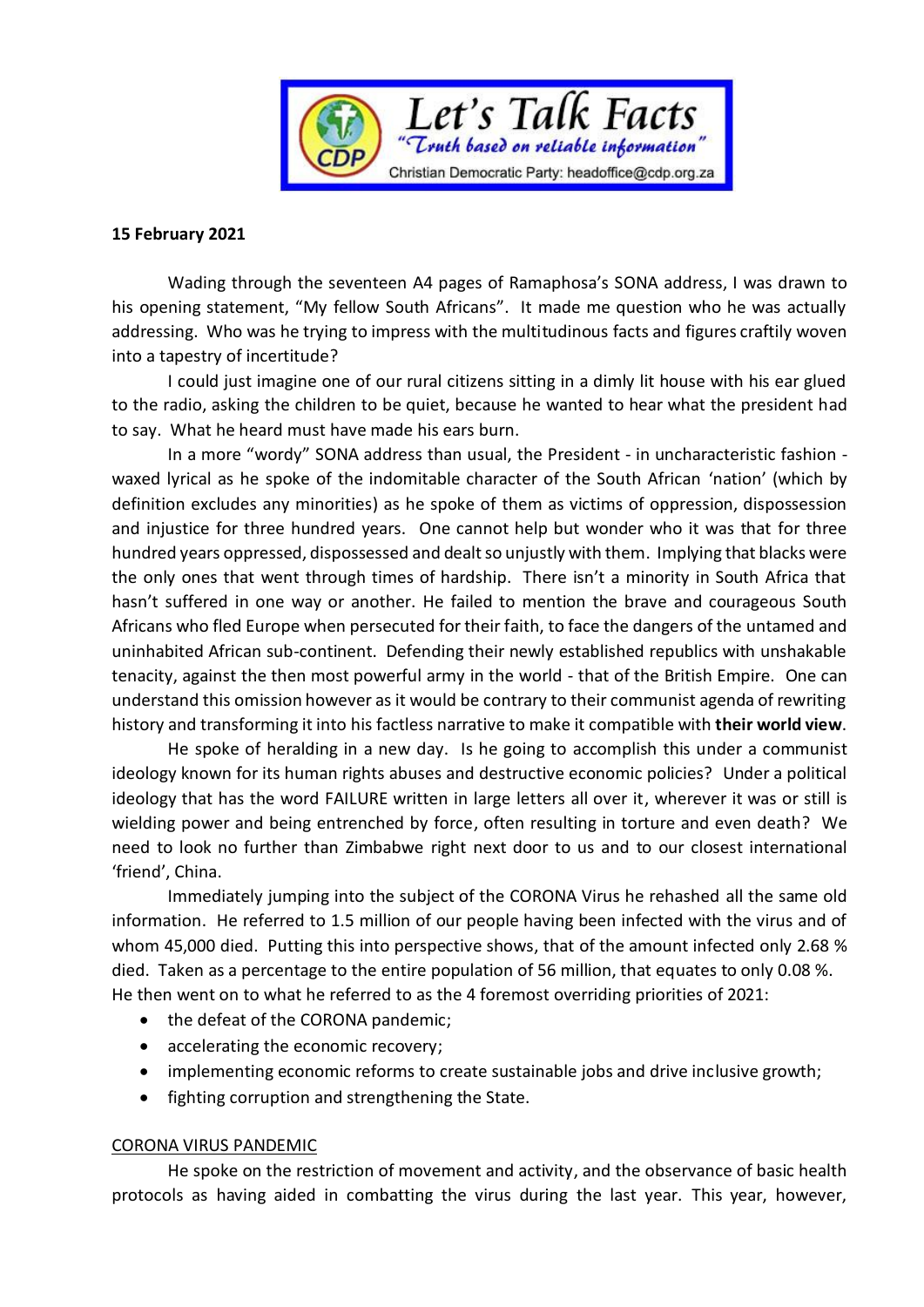everything must be done to contain and overcome the virus. This would mean intensifying the prevention effort and strengthening the health system. A massive vaccination program had to be launched and for this vaccines have been procured of which one AstraZenecha already showed that it only provides minimal protection for the new variant known as 501Y.V2. This was verified, as he put it, "by our scientists and researchers." Who, according to our knowledge, consisted of information received from the World Health Organization (WHO) which in turn is strongly influenced by China. 9 million doses of the Johnson and Johnson vaccine, which has been shown to be effective against the 501Y.V2 was on order with 80,000 arriving this week and further consignments arriving over the next four weeks, totally 500,000 Johnson and Johnson vaccine.

It would appear that great emphasis has been placed on the 'scientific driven' approach to combat the pandemic; with the exaggerated expectation on vaccines that were hastily prepared and made available without the usual painstaking tests and trials normally associated with their development. We were given the assurance that all medication imported into the country is monitored, evaluated, investigated, inspected and registered by the SA Health Product Regulatory Authority. So we know who to hold responsible should the vaccine have serious contra effects.

#### ACCELERATING THE ECONOMIC RECOVERY

After about a third of his speech the President made a promise that he immediately broke. He said: "We stand here not to make promises". Just as well, as the promises he made in the past were not kept and very few actually expect that the promises he was about to make will be kept either.

#### INFRASTRUCTURE ROLLOUT

He announced that they would be embarking on a massive rollout of infrastructure. In a country where little maintenance has been done to the infrastructure over the past 27 years, it is obvious that only an intervention on a gigantic, let alone massive scale, will be needed to address the backlog. But fear not … an Infrastructure Investment Project is in the pipeline. One can only hope that the pipeline has been adequately maintained. One of the areas that will enjoy attention is energy, the very area both Saudi Arabia and China are heavily involved in. One wonders why, and what they hope to get out of it?

From this point forward he spoke of the billions of Rands he intends to spend on the Infrastructure Fund that will "….blend resources from the fiscus (taxpayers money) with financing from the private sector and development institutions."

On and on he went, highlighting everything the government hopes to achieve in a country that was relegated to junk status even before the CORONA virus struck. Mentioning the Presidential Employment Stimulus (tax-payer's money-in case you were under the illusion that he was actually going to dip into some of his own billions), which according to him is one of the most significant expansions of public and social employment in South African history.

## ECONOMIC REFORMS

It is obvious that those who are going to benefit from these economic reforms are predominately black citizens; with most of them coming from the ANC connected. He spoke about support for black, small scale farmers and implementing the Black Industrial Fund. He was going to accelerate the implementation of BBBEE policies on ownership in order to address "….the deep inequalities in our society", and have reached land mark deals with companies that will advance black economic empowerment by transferring ownership to workers. These BEE and BBBEE